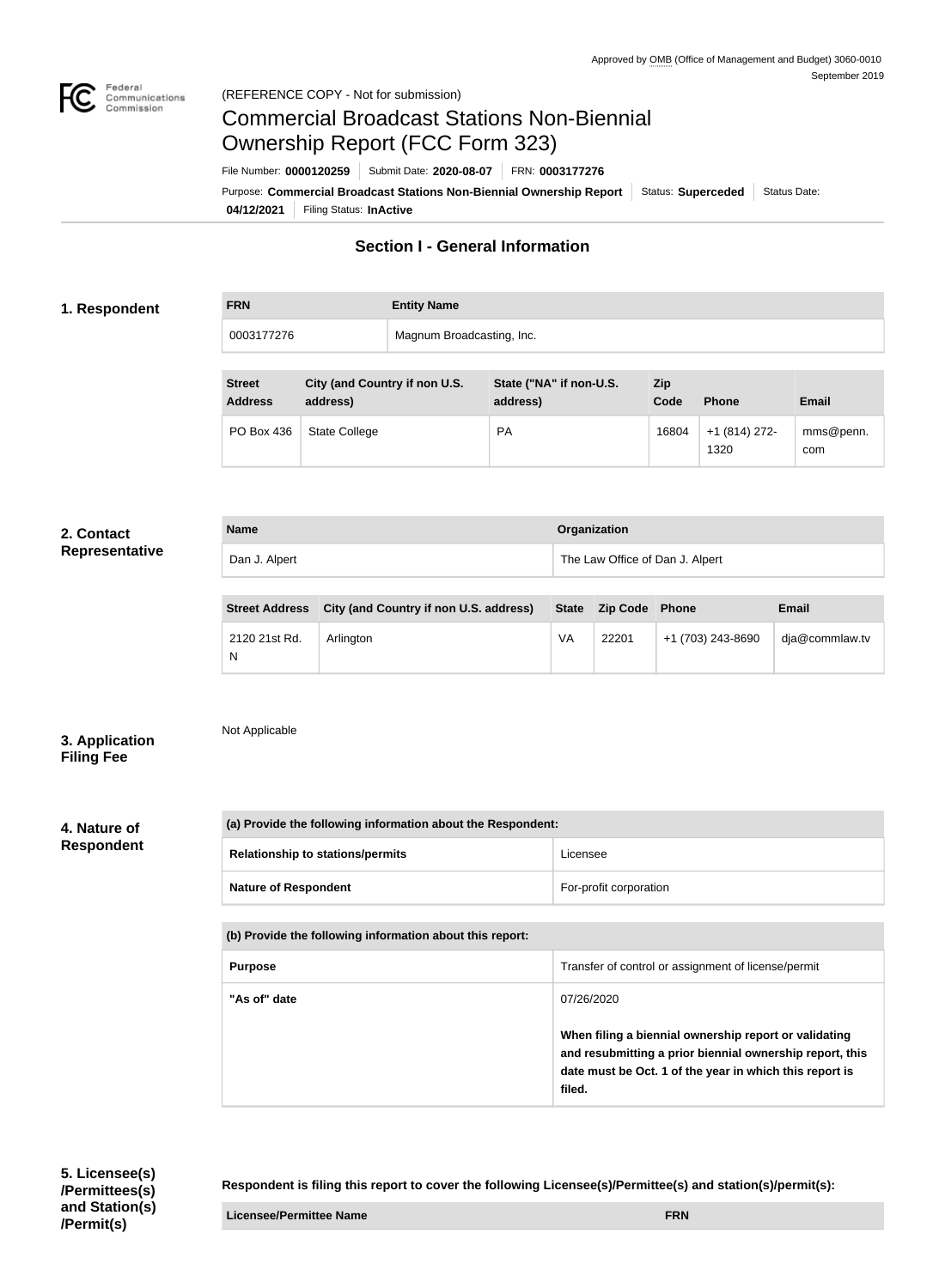| Magnum Broadcasting, Inc. | 0003177276 |  |
|---------------------------|------------|--|
|                           |            |  |

| Fac. ID No. | <b>Call Sign</b> | <b>City</b>           | <b>State</b> | <b>Service</b> |
|-------------|------------------|-----------------------|--------------|----------------|
| 17317       | <b>WBLF</b>      | <b>BELLEFONTE</b>     | <b>PA</b>    | AM             |
| 34351       | WKEZ-FM          | <b>TAVERNIER</b>      | FL           | FM             |
| 43880       | <b>WQCK</b>      | <b>PHILIPSBURG</b>    | <b>PA</b>    | <b>FM</b>      |
| 49266       | <b>WOKK</b>      | <b>RENOVO</b>         | <b>PA</b>    | FM             |
| 76438       | WEEO-FM          | <b>MCCONNELLSBURG</b> | <b>PA</b>    | FM             |
| 190443      | <b>WGAY</b>      | <b>SUGARLOAF KEY</b>  | FL           | FM             |

## **Section II – Non-Biennial Ownership Information**

**1. 47 C.F.R. Section 73.3613 and Other Documents**

Licensee/Permittee Respondents should list all contracts and other instruments set forth in 47 C.F.R. Section 73.3613(a) through (c) for the facility or facilities listed on this report. In addition, attributable Local Marketing Agreements (LMAs) and attributable Joint Sales Agreements (JSAs) must be disclosed by the licensee of the brokering station on its ownership report. If the agreement is an attributable LMA, an attributable JSA, or a network affiliation agreement, check the appropriate box. Otherwise, select "Other." Non-Licensee/Permittee Respondents should select "Not Applicable" in response to this question.

| <b>Document Information</b>                                                                         |                           |  |  |  |
|-----------------------------------------------------------------------------------------------------|---------------------------|--|--|--|
| Description of contract or instrument                                                               | Articles of Incorporation |  |  |  |
| Parties to contract or instrument                                                                   | State of Pennsylvania     |  |  |  |
| Date of execution                                                                                   | 03/1992                   |  |  |  |
| Date of expiration                                                                                  | No expiration date        |  |  |  |
| Other<br><b>Agreement type</b><br>(check all that apply)<br>Agreement Type: organizational document |                           |  |  |  |
|                                                                                                     |                           |  |  |  |
| <b>Document Information</b>                                                                         |                           |  |  |  |

| PUUUIIIVIII IIIIVIIIIUIIU                       |                                                  |  |
|-------------------------------------------------|--------------------------------------------------|--|
| Description of contract or instrument           | By-Laws                                          |  |
| Parties to contract or instrument               | shareholders                                     |  |
| Date of execution                               | 02/1992                                          |  |
| Date of expiration                              | No expiration date                               |  |
| <b>Agreement type</b><br>(check all that apply) | Other<br>Agreement Type: organizational document |  |

#### **2. Ownership Interests**

**(a)** Ownership Interests. This Question requires Respondents to enter detailed information about ownership interests by generating a series of subforms. Answer each question on each subform. The first subform listing should be for the Respondent itself. If the Respondent is not a natural person, also list each of the officers, directors, stockholders, non-insulated partners, non-insulated members, and any other persons or entities with a direct attributable interest in the Respondent pursuant to the standards set forth in 47 C.F.R. Section 73.3555. (A "direct" interest is one that is not held through any intervening companies or entities.) List each interest holder with a direct attributable interest in the Respondent separately.

Leave the percentage of total assets (Equity Debt Plus) field blank for an interest holder unless that interest holder has an attributable interest in the Respondent solely on the basis of the Commission's Equity Debt Plus attribution standard, 47 C.F.R. Section 73.3555, Note 2(i).

In the case of vertical or indirect ownership structures, list only those interests in the Respondent that also represent an attributable interest in the Licensee(s) or Permittee(s) for which the report is being submitted.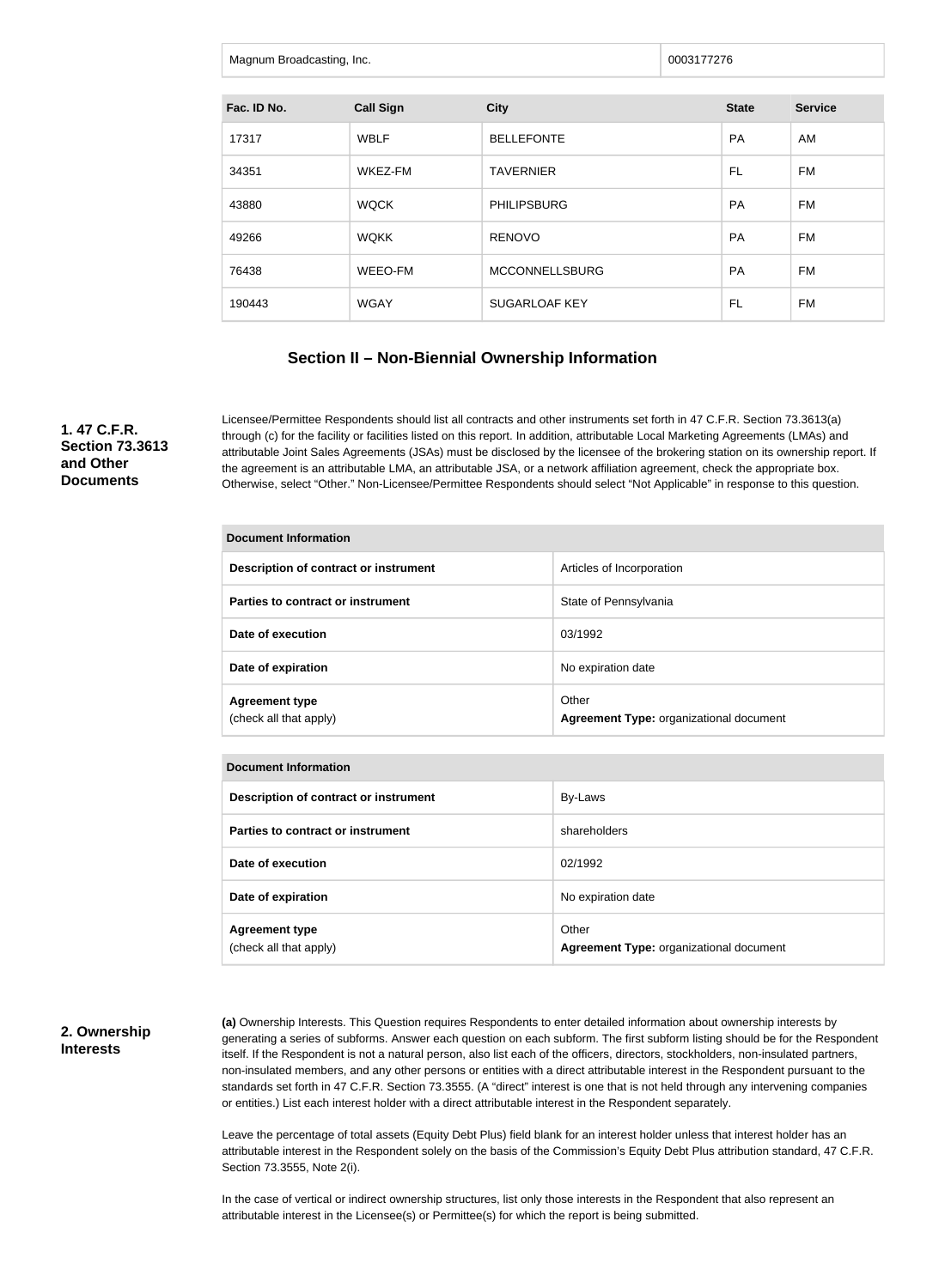Entities that are part of an organizational structure that includes holding companies or other forms of indirect ownership must file separate ownership reports. In such a structure do not report, or file a separate report for, any interest holder that does not have an attributable interest in the Licensee(s) or Permittee(s) for which the report is being submitted.

Please see the Instructions for further detail concerning interests that must be reported in response to this question.

The Respondent must provide an FCC Registration Number for each interest holder reported in response to this question. Please see the Instructions for detailed information and guidance concerning this requirement.

| <b>Ownership Information</b>                            |                                                                                      |                      |                                   |
|---------------------------------------------------------|--------------------------------------------------------------------------------------|----------------------|-----------------------------------|
| <b>FRN</b>                                              | 0003177276                                                                           |                      |                                   |
| <b>Entity Name</b>                                      | Magnum Broadcasting, Inc.                                                            |                      |                                   |
| <b>Address</b>                                          | PO Box                                                                               | 436                  |                                   |
|                                                         | <b>Street 1</b>                                                                      |                      |                                   |
|                                                         | <b>Street 2</b>                                                                      |                      |                                   |
|                                                         | <b>City</b>                                                                          | <b>State College</b> |                                   |
|                                                         | State ("NA" if non-U.S.<br>address)                                                  | PA                   |                                   |
|                                                         | <b>Zip/Postal Code</b>                                                               | 16804                |                                   |
|                                                         | Country (if non-U.S.<br>address)                                                     | <b>United States</b> |                                   |
| <b>Listing Type</b>                                     | Respondent<br>Respondent                                                             |                      |                                   |
| <b>Positional Interests</b><br>(check all that apply)   |                                                                                      |                      |                                   |
| <b>Interest Percentages</b><br>(enter percentage values | Voting                                                                               | 0.0%                 | <b>Jointly Held?</b><br><b>No</b> |
| from 0.0 to 100.0)                                      | <b>Total assets (Equity Debt</b><br>Plus)                                            | 0.0%                 |                                   |
| that do not appear on this report?                      | Does interest holder have an attributable interest in one or more broadcast stations |                      | Yes                               |

| <b>Ownership Information</b> |                                     |                      |
|------------------------------|-------------------------------------|----------------------|
| <b>FRN</b>                   | 0020022869                          |                      |
| <b>Name</b>                  | MICHAEL M. STAPLEFORD               |                      |
| <b>Address</b>               | PO Box                              |                      |
|                              | <b>Street 1</b>                     | 235 West Main St.    |
|                              | <b>Street 2</b>                     |                      |
|                              | <b>City</b>                         | Boalsburg            |
|                              | State ("NA" if non-U.S.<br>address) | PA                   |
|                              | <b>Zip/Postal Code</b>              | 16827                |
|                              | Country (if non-U.S.<br>address)    | <b>United States</b> |

**Listing Type Other Interest Holder** 

#### **Ownership Information**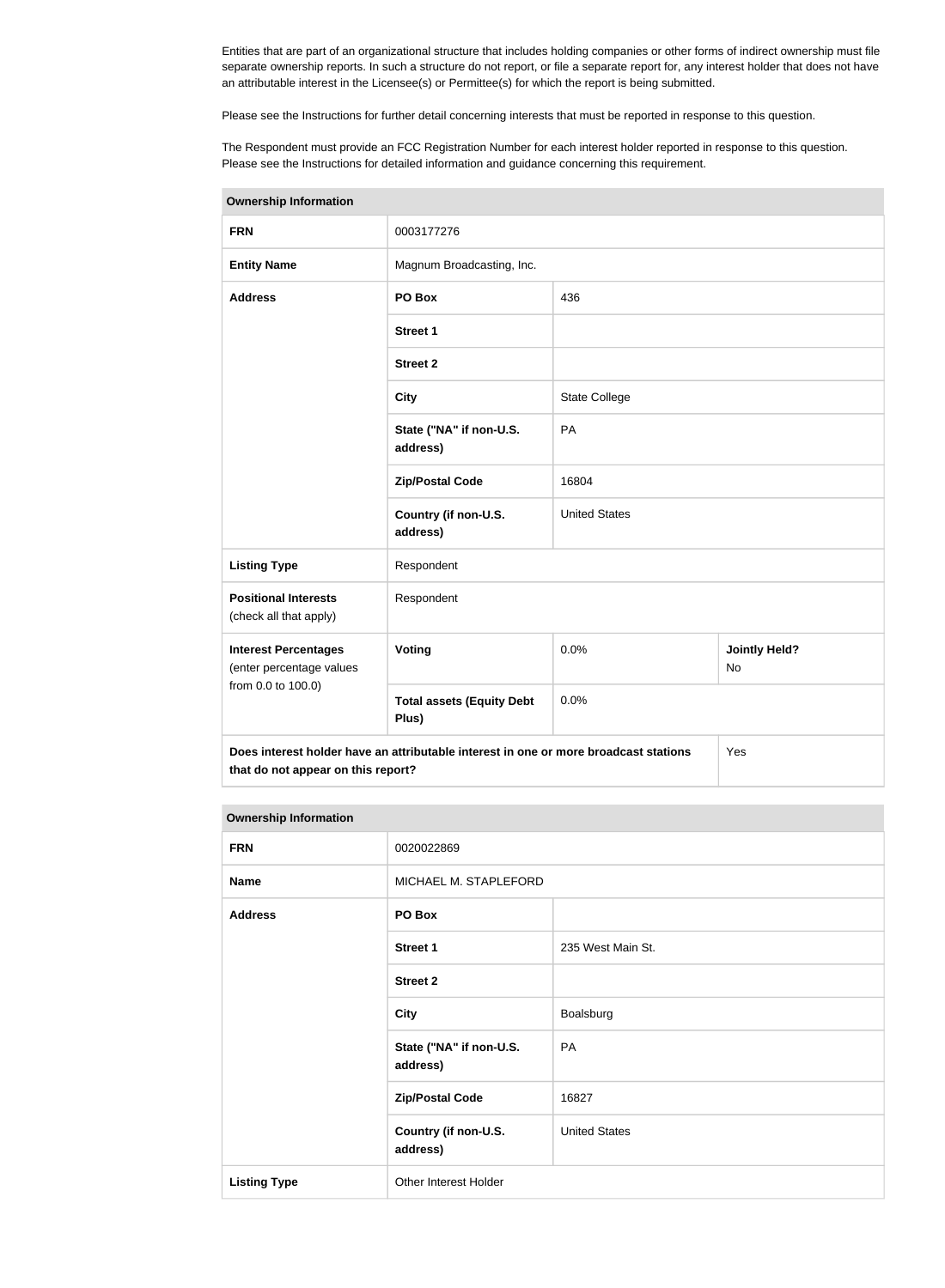| <b>Positional Interests</b><br>(check all that apply)                                                                      | Officer, Director, Stockholder            |         |                             |
|----------------------------------------------------------------------------------------------------------------------------|-------------------------------------------|---------|-----------------------------|
| <b>Interest Percentages</b><br>(enter percentage values<br>from 0.0 to 100.0)                                              | Voting                                    | 100.0%  | <b>Jointly Held?</b><br>No. |
|                                                                                                                            | <b>Total assets (Equity Debt</b><br>Plus) | $0.0\%$ |                             |
| Does interest holder have an attributable interest in one or more broadcast stations<br>that do not appear on this report? |                                           |         | Yes                         |
| (b) Respondent certifies that any interests, including equity, financial, or voting                                        |                                           |         | Yes                         |
| interests, not reported in this filing are non-attributable.                                                               |                                           |         |                             |

If "No," submit as an exhibit an explanation.

| (c) Does the Respondent or any reported interest holder         | No |
|-----------------------------------------------------------------|----|
| hold an attributable interest in any newspaper entities in      |    |
| the same market as any station for which this report is         |    |
| filed, as defined in 47 C.F.R. Section 73.3555?                 |    |
| If "Yes," provide information describing the interest(s), using |    |
| EITHER the subform OR the spreadsheet option below.             |    |
| Respondents with a large number (50 or more) of entries to      |    |
| submit should use the spreadsheet option.                       |    |
| NOTE: Spreadsheets must be submitted in a special XML           |    |
| Spreadsheet format with the appropriate structure that is       |    |
| specified in the documentation. For instructions on how to      |    |
| use the spreadsheet option to complete this question            |    |
| (including templates to start with), please Click Here.         |    |
| If using the subform, leave the percentage of total assets      |    |
| (Equity Debt Plus) field blank for an interest holder unless    |    |
| that interest holder has an attributable interest in the        |    |
| newspaper entity solely on the basis of the Commission's        |    |
| Equity Debt Plus attribution standard, 47 C.F.R. Section        |    |
| 73.3555, Note 2(i). If using an XML Spreadsheet, enter "NA"     |    |
| into the percentage of total assets (Equity Debt Plus) field    |    |
| for an interest holder unless that interest holder has an       |    |
| attributable interest in the newspaper entity solely on the     |    |
| basis of the Commission's Equity Debt Plus attribution          |    |
| standard.                                                       |    |
| The Respondent must provide an FCC Registration Number          |    |
| for each interest holder reported in response to this           |    |
| question. Please see the Instructions for detailed information  |    |
| and guidance concerning this requirement.                       |    |
|                                                                 |    |

**(d) Are any of the individuals listed as an attributable interest holder in the Respondent married to each other or related to each other as parentchild or as siblings?** No

If "Yes," provide the following information for each such the relationship.